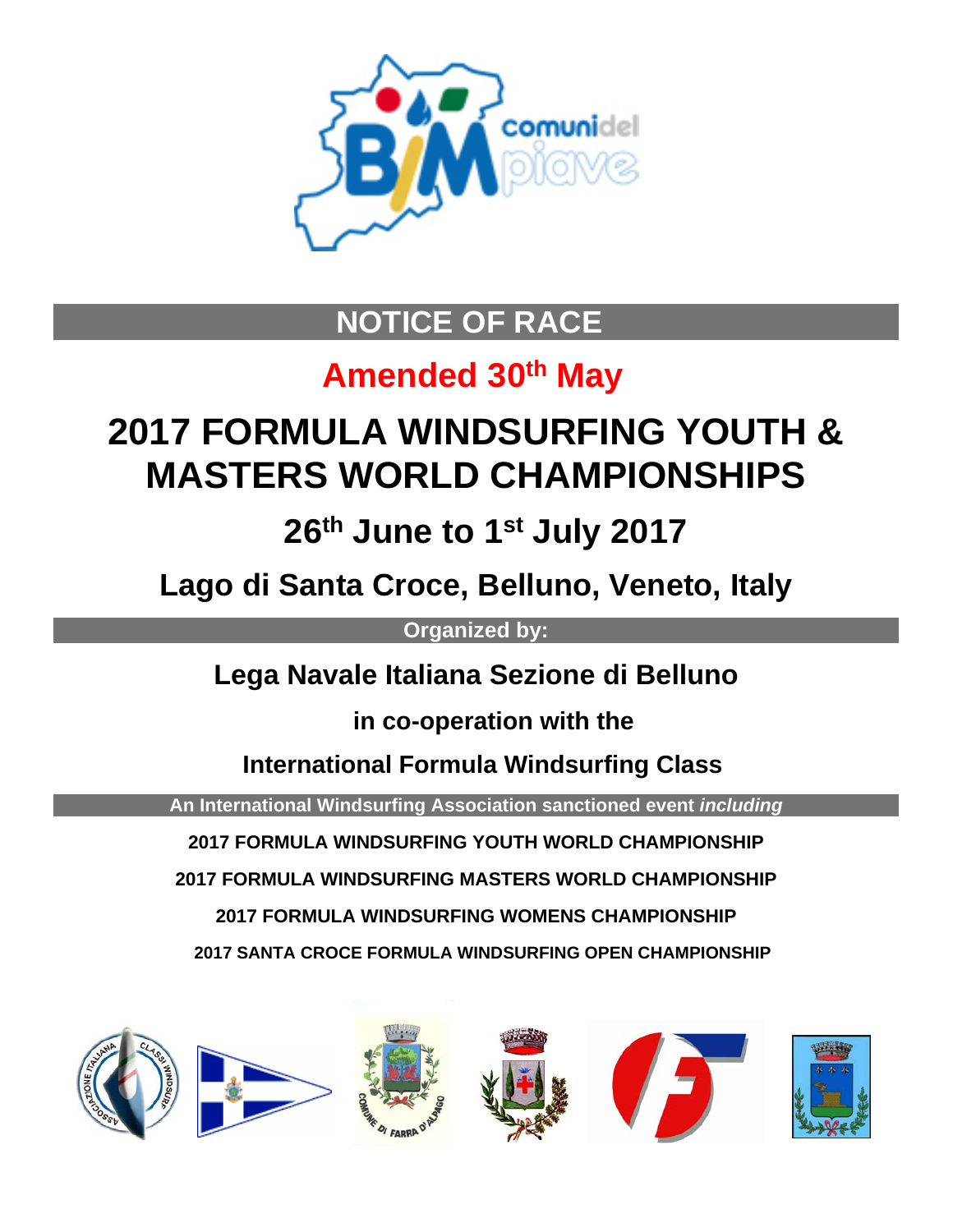# **1 RULES**

- 1.1 The event will be governed by the rules as defined in the Racing Rules of Sailing Windsurfing Competition Rules (WCR).
- 1.2 The International Formula Windsurfing Class (IFWC) Championship Rules shall apply.
- 1.3 The prescriptions of the Italian Sailing Federation will apply as stated in NoR 4.2.
- 1.4 If there is a conflict between languages the English text will take precedence.

# **2 ADVERTISING**

- 2.1 Sailors may be required to display advertising chosen and supplied by the organising authority. World Sailing Regulation 20 'Advertising Code' shall apply.
- 2.2 Event branding shall be worn at all times when afloat, and as requested by the organizers during media interviews and during the prize giving.

# **3 DIVISIONS**

- 3.1 **Gender Division:** Men and Women, all ages, including senior- born 1997 to 1980.
- 3.2 **World Championship Age Divisions**: Youth and Masters:
- 3.2.1 A Youth shall be under the age of 20 (born in or after 1998, not later than 2003).
- 3.2.2 A Master shall be a man over the age of 35 (born 1981 or earlier).

# 3.3 **Championship Prize Age sub-divisions**:

- 3.3.1 A Junior shall be under the age of 17 (born in or after 2001, not later than 2003).
- 3.3.2 A Grand Master shall be a man over the age of 45 (born 1971 or earlier).
- 3.3.3 A Veteran shall be a man over the age of 55 (born 1961 or earlier).
- 3.4 A minimum of 5 competitors is required to constitute a division or sub division.

# **4 ELIGIBILITY AND ENTRY**

- 4.1 All entries shall meet the requirements of World Sailing Regulation 19 Eligibility Code.
- 4.2 FIV Prescriptions 2, 4, 5, 6, 9, 10 and 11 will apply. All the Italian competitors shall be FIV members and have a valid medical certificate. Italian competitors who are under 12 years of age at the start of the Event are not eligible to compete.
- 4.3 Competitors shall be members of a National Class Association which is a paid up member of the international class association, or of the IWA. Membership formalities can be completed on site.
- 4.4 Eligible competitors may **enter [online](https://registration.internationalwindsurfing.com/en/events/register/id/93)** payment by credit/debit card or bank transfer required.
- 4.5 Online entry will close on  $19<sup>th</sup>$  June. An entry is not valid until paid.
- 4.6 The following shall be presented upon registration:
	- Evidence of valid third party insurance
	- Proof of age
	- **[Parental Permission Form](http://internationalwindsurfing.com/userfiles/documents/Parental_Permission_Form_FWYM_Worlds_2017_Italy.pdf)** *for those under age of 18*

## **5 FEES**

- 5.1 The required entry fee: is 190 euro; except Youth entry fee is 180 euro.
- 5.2 A 30 euro discount will be deducted for entries received by **29th May 2017.**
- 5.3 Late entries received after 19<sup>th</sup> June will be charged a late fee of 20 euro.

2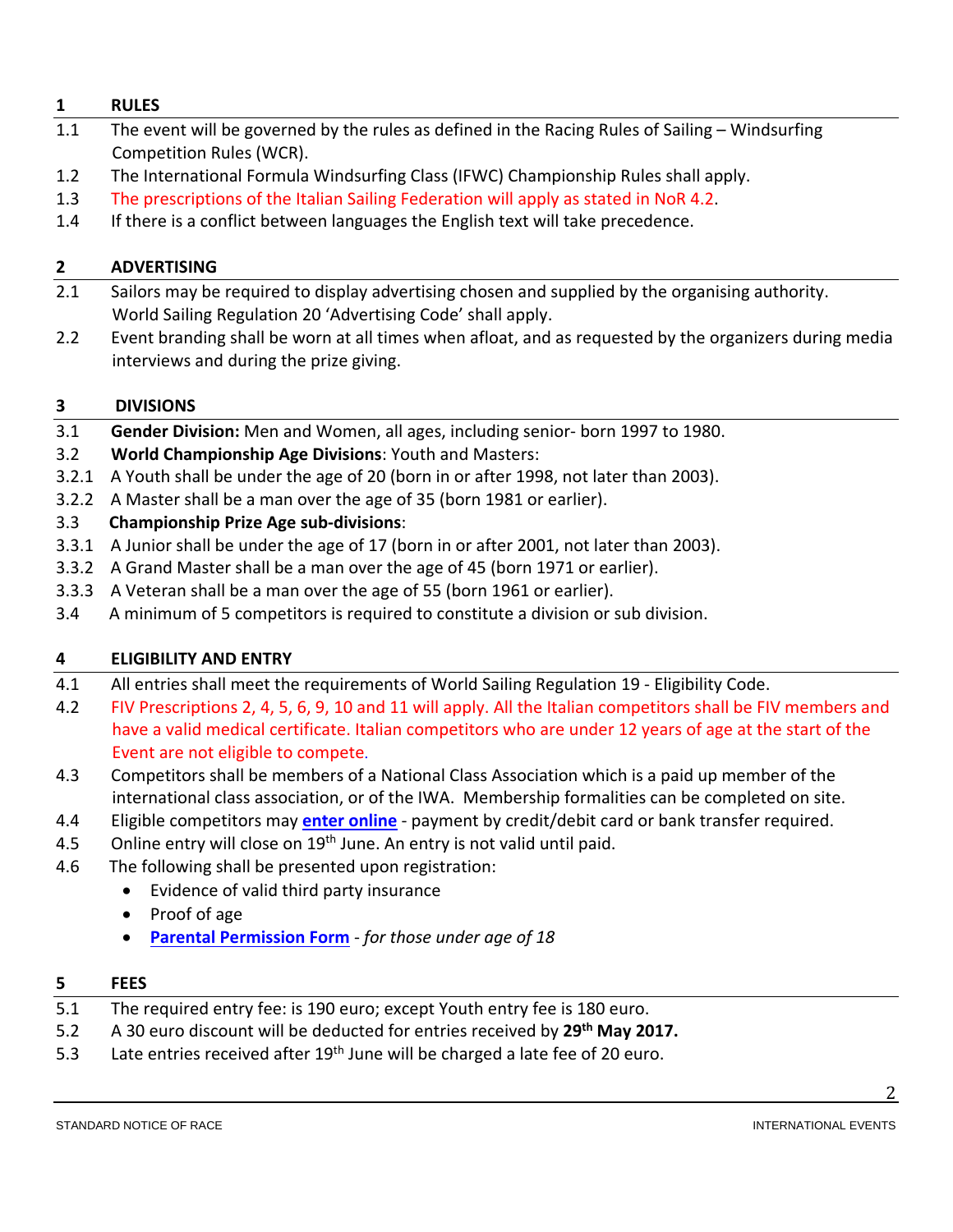- 5.4 Entry fees paid at registration shall be paid in cash (euro).
- 5.5 Entry fees paid by bank transfer to: Account Name: The International Windsurfing Association Bank Details: Barclays Bank Plc, GB IBAN: GB93 BARC 2008 4452 9772 99 SWIFTBIC: BARCGB22 Please include "FWYMWC" in your payment advice and e-mail confirmation of payment to: [iwaoffice@internationalwindsurfing.com](mailto:iwaoffice@internationalwindsurfing.com)

## **6 RACE FORMAT**

- 6.1 The Championship shall be a *racing,* "open entry", event.
- 6.2 Men and women may race separately.
- 6.3 Competitors shall race a maximum 5 races per day, with a maximum 15 races in the Championship.
- 6.4 Three races are required to validate a Championship.

## **7 SCHEDULE**

| 7.1 | Sat/Sun 24/25 June |           | Early arrivals & training     |
|-----|--------------------|-----------|-------------------------------|
|     | Monday 26 June     | 1300 1600 | Registration                  |
|     |                    | 1700      | Skippers meeting              |
|     |                    | 1800      | Opening ceremony              |
|     | Tuesday 27 June    | 1000      | First possible warning signal |
|     | to Saturday 1 July |           |                               |
|     | Saturday 1 July    | 1700      | Last possible warning signal  |
|     |                    | 1900      | Prize giving & party          |
|     |                    |           |                               |

7.2 There may be a daily skippers meeting on racing days at one hour before the scheduled time for racing.

## **8 EQUIPMENT & EQUIPMENT INSPECTION**

- 8.1 An [Equipment Inspection Form](https://form.jotform.com/70152823583960) which will also be available at registration, shall be returned to the Event Equipment Inspector by the close of registration.
- 8.2 Equipment inspections may be made at any time during the event.
- 8.3 Unless otherwise directed by the organising authority, boards and equipment shall be launched and retrieved from the designated area at the event site.

## **9 SAILING INSTRUCTIONS**

The sailing instructions (SI's) will be available upon registration and published on the event website. Any changes to the SI's shall be approved by the Class Representative at the event.

## **10 COURSES**

Courses will be as described in the sailing instructions.

## **11 INTERNATIONAL JURY**

An International Jury may be appointed. The decisions of the International Jury shall be final in accordance with Appendix N and RRS 70.5.

STANDARD NOTICE OF RACE **INTERNATIONAL EVENTS** 

3